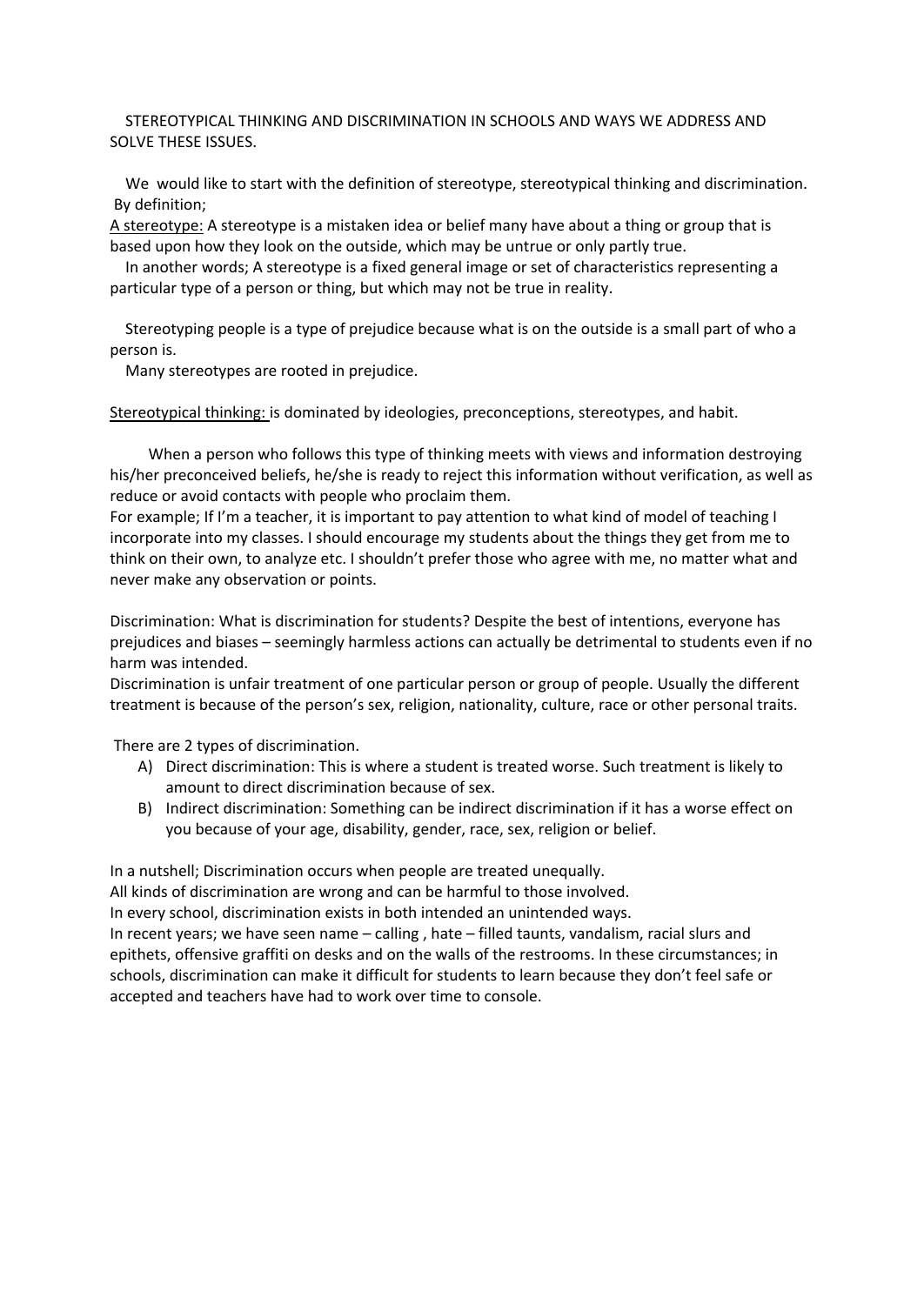Those student and provide resources to help .As such,finding ways to fight discrimination is essential to ensurring students educational opportunity.

# ADRESSING DISCRIMINATION IN SCHOOLS

 Every student has the right to an education free from discrimination that provides high quality,equitable opportunities to learn.There are some things we can do to fight and stop discrimination in schools.

## 1-) **Establish clear school policies and reinforce goals**

 Make sure the school's anti-bullying harassment and non-discrimination policies are clear.We should develop and / or reinforce our schools' community's goals around respect civility,regora and care for others.

If or when one of the students disobeys,make sure it would be the subject to penalty.

## 2-) **KNOW YOUR RIGHTS**

 Laws exist to protect students from discrimination.We have to prohibit discrimination on the basis of race,color,national origin,sex and disability

## 3-)**KEEP SCHOOL SAFER**

\*We should promote and encourage safety not only in class but also at school.

\*Have teachers in corporate a lot of group work,games and bonding activities into the class. \*Schedule to help students build positive,trusting relationships with both their teachers and peers.

\*Consider developing a parent action.

\*Committee to work with school staff to raise awareness about discrimination and what everyone in the school community can do to prevent it.

# 4-)**KEEP A RECORD OF WHAT OCCURED**

İt ıs important that you are clear about

thedetailsofthediscriminationthatoccured,including who,what,where and when the incident occured.

It is a good idea to write down the details ASAP after they occur to ensure accuracy.

# 5-)**IDENTİFY ALLIES**

 It is often helpful to identify sympathetic indiciduals with in the school community with whom you feel comfortable sharing your concerns.These pcople maybe parents teachers,counselors or administrators .

If you think you or your child have faced discrimination toward others,ıt is important to speak up.

 Families and educators generally share the common goal of ensuring that all the students have access to high-quality educational opportunities in schools where they feel valued and secure.

 In a nutshell;Establishing an open dialogue with school leadership is an important step in creating more equitable schools.